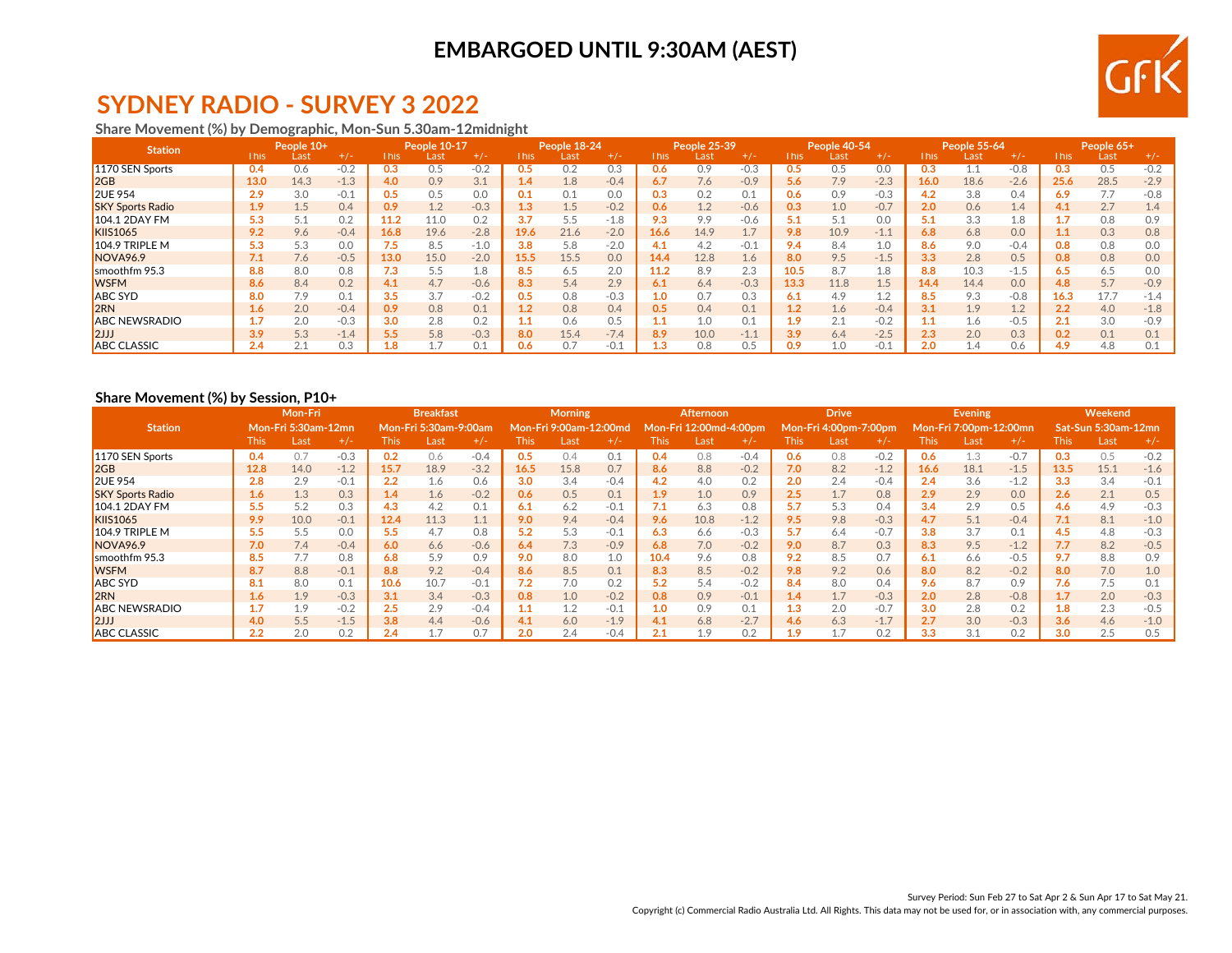

# **SYDNEY RADIO - SURVEY 3 2022**

#### **Cumulative Audience (000's) by Demographic, Mon-Sun 5.30am-12midnight**

| <b>Station</b>          |             | People 10+ |                          |             | People 10-17 |       |             | People 18-24 |         |             | People 25-39     |              |             | People 40-54 |       |             | People 55-64 |                      |      | People 65+     |           |
|-------------------------|-------------|------------|--------------------------|-------------|--------------|-------|-------------|--------------|---------|-------------|------------------|--------------|-------------|--------------|-------|-------------|--------------|----------------------|------|----------------|-----------|
|                         | <b>This</b> | Last       | $+/-$                    | <b>This</b> | Last         | $+/-$ | <b>This</b> | Last         | $+/-$   | <b>This</b> | Last             | $+/-$        | <b>This</b> | Last         | $+/-$ | <b>This</b> | Last         | $+/-$                | This | Last           | $+/-$     |
| 1170 SEN Sports         | 68          | 75         | $\overline{\phantom{a}}$ | 14          |              |       | 15          |              | 3       | 13          | 24               | -11          |             |              |       |             |              |                      | 10   | 12             |           |
| 2GB                     | 753         | 786        | $-33$                    |             | 30           | 21    | 40          | 40           | $\circ$ | 115         | 128              | $-13$        | 93          | 137          | $-44$ | 126         | 118          | 8                    | 328  | 334            | $-6$      |
| <b>2UE 954</b>          | 230         | 247        | $-17$                    | 14          |              |       |             |              | - 1     |             | 23               | -5           | 23          | 31           | -8    | 43          | 44           | -1                   | 128  | 136            | -8        |
| <b>SKY Sports Radio</b> | 222         | 208        | 14                       | 35          | 26           |       | 20          |              | 3       | 59          | 64               | -5           | 21          | 35           | $-14$ |             | 20           | $-3$                 | 71   | 47             | 24        |
| <b>104.1 2DAY FM</b>    | 776         | 758        | 18                       | 147         | 136          |       | 89          | 117          | $-28$   | 253         | 276              | $-23$        | 139         | 115          |       | 80          | 66           | 14                   | οŏ   | 48             | 20        |
| <b>KIIS1065</b>         | 1134        | 1132       |                          | 217         | 208          |       | 173         | 181          | $-8$    | 418         | 438              | $-20$        | 220         | 215          |       | 75          | 73           | $\Omega$<br>$\angle$ | 31   | 17             | 14        |
| 104.9 TRIPLE M          | 678         | 681        | -3                       | 121         | 110          |       | 82          | 69           | 13      | 191         | 192              | -1           | 161         | 193          | $-32$ | 91          | 81           | 10                   |      | 36             | -3        |
| NOVA96.9                | 1090        | 1079       | 11                       | 179         | 169          | 10    | 181         | 192          | $-11$   | 424         | 427              | $-3$         | 210         | 197          | 13    | 69          | 63           | 6                    | 26   | 32             | $-6$      |
| smoothfm 95.3           | 1133        | 1038       | 95                       | 119         | 93           | 26    | 127         | 115          | 12      | 300         | 312              | $-12$        | 284         | 222          | 62    | 156         | 151          |                      | 146  | 145            |           |
| <b>WSFM</b>             | 841         | 797        | 44                       | 95          | 81           | 14    | 62          | 51           | 11      | 169         | 171              | $-2$         | 262         | 237          | 25    | 164         | 150          | 14                   | 90   | 106            | $-16$     |
| <b>ABC SYD</b>          | 593         | 551        | 42                       |             | 45           |       |             | 30           | -3      | 64          | 46               | 18           | 104         | 107          | -3    | 114         | 113          |                      | 232  | 210            | 22        |
| <b>2RN</b>              | 167         | 192        | $-25$                    | 22          | 10           | 12    | 15          |              | 6       | 20          | 24               | $-4$         | 33          | 42           | $-9$  | 27          | 26           |                      | 48   | 81             | $-33$     |
| <b>ABC NEWSRADIO</b>    | 364         | 370        | -6                       | 60          | 47           | 13    | 29          | 26           | 3       | 66          | 74               | $-8$         | 90          | 90           |       | 36          |              | -4                   |      | 92             | -9        |
| 2JJ                     | 629         | 622        |                          | 83          | 85           | $-2$  | 124         | 125          | $-1$    | 259         | 248              | 11           | 98          | 127          | $-29$ | 50          | 35           | 15                   |      | $\overline{2}$ | 13        |
| <b>ABC CLASSIC</b>      | 301         | 285        | 16                       | 45          | 35           | 10    | 23          |              | -8      |             | 49               | <sup>n</sup> | 48          | 51           | -3    | 35          | 36           | -1                   |      | 84             |           |
| <b>Total</b>            | 4580        | 4573       |                          | 476         | 471          |       | 476         | 479          | $-3$    | 1273        | 127 <sup>2</sup> |              | 997         | 993          |       | 576         | 575          |                      | 781  | 785            | $-\Delta$ |

#### **Cumulative Audience (000's) by Session, P10+ [Potential: 4834]**

|                         |             | Mon-Fri<br>Mon-Fri 5:30am-12mn |       |             | <b>Breakfast</b>             |       |      | <b>Morning</b>         |         |             | Afternoon.             |       |             | <b>Drive</b>          |       |             | <b>Evening</b>         |         |             | Weekend             |       |
|-------------------------|-------------|--------------------------------|-------|-------------|------------------------------|-------|------|------------------------|---------|-------------|------------------------|-------|-------------|-----------------------|-------|-------------|------------------------|---------|-------------|---------------------|-------|
| <b>Station</b>          |             |                                |       |             | <b>Mon-Fri 5:30am-9:00am</b> |       |      | Mon-Fri 9:00am-12:00md |         |             | Mon-Fri 12:00md-4:00pm |       |             | Mon-Fri 4:00pm-7:00pm |       |             | Mon-Fri 7:00pm-12:00mn |         |             | Sat-Sun 5:30am-12mn |       |
|                         | <b>This</b> | Last                           | $+/-$ | <b>This</b> | Last                         | $+/-$ | This | Last                   | $+/-$   | <b>This</b> | Last                   | $+/-$ | <b>This</b> | Last                  | $+/-$ | <b>This</b> | Last                   | $+/-$   | <b>This</b> | Last                | $+/-$ |
| 1170 SEN Sports         | 62          | 63                             |       | 21          | 30                           | -9    | 21   | 23                     | $-2$    | 19          | 30                     | $-11$ | 20          | 27                    | $-1$  | 16          | 29                     | $-13$   | 28          | 37                  |       |
| 2GB                     | 667         | 706                            | $-39$ | 459         | 519                          | $-60$ | 364  | 368                    | $-4$    | 299         | 304                    | $-5$  | 253         | 271                   | $-18$ | 212         | 229                    | $-17$   | 546         | 552                 | -6    |
| <b>2UE 954</b>          | 193         | 204                            | $-11$ | 89          |                              | 12    | 92   | 92                     | $\circ$ | 112         | 113                    | -1.   | 78          | 94                    | $-16$ | 56          | 59                     | -3      | 156         | 155                 |       |
| <b>SKY Sports Radio</b> | 171         | 144                            | 27    | 71          | 75                           | $-4$  | 36   | 34                     | 2       | 50          | 36                     | 14    | 54          | 35                    | 19    | 64          | 45                     | 19      | 135         | 124                 |       |
| 104.1 2DAY FM           | 613         | 620                            | $-1$  | 277         | 295                          | $-18$ | 274  | 234                    | 40      | 305         | 285                    | 20    | 289         | 281                   | 8     | 117         | 108                    | $\circ$ | 432         | 431                 |       |
| <b>KIIS1065</b>         | 1005        | 1029                           | $-24$ | 648         | 630                          | 18    | 439  | 414                    | 25      | 454         | 439                    | 15    | 418         | 458                   | $-40$ | 187         | 180                    |         | 593         | 610                 | $-17$ |
| $104.9$ TRIPLE M        | 569         | 573                            | -4    | 274         | 265                          |       | 213  | 207                    | 6       | 249         | 272                    | $-23$ | 271         | 283                   | $-12$ | 122         | 117                    |         | 352         | 352                 |       |
| NOVA <sub>96.9</sub>    | 908         | 945                            | $-37$ | 470         | 492                          | $-22$ | 388  | 372                    | 16      | 422         | 414                    | 8     | 455         | 463                   | -8    | 211         | 237                    | $-26$   | 673         | 660                 | 13    |
| smoothfm 95.3           | 941         | 881                            | 60    | 458         | 427                          | 31    | 394  | 384                    | 10      | 468         | 429                    | 39    | 447         | 415                   | 32    | 200         | 216                    | $-16$   | 681         | 607                 | 74    |
| <b>WSFM</b>             | 725         | 697                            | 28    | 439         | 415                          | 24    | 317  | 292                    | 25      | 326         | 331                    | $-5$  | 375         | 316                   | 59    | 184         | 170                    | 14      | 543         | 470                 | 73    |
| <b>ABC SYD</b>          | 511         | 468                            | 43    | 346         | 345                          |       | 225  | 224                    |         | 235         | 246                    | $-11$ | 248         | 223                   | 25    | 168         | 155                    | 13      | 389         | 366                 | 23    |
| 2RN                     | 132         | 162                            | $-30$ | 87          | 106                          | $-19$ | 44   | 63                     | $-19$   | 43          | 61                     | $-18$ | 53          | 66                    | $-13$ | 43          | 52                     | $-9$    | 103         | 111                 | $-R$  |
| <b>ABC NEWSRADIO</b>    | 296         | 310                            | $-14$ | 193         | 219                          | $-26$ |      |                        | 4       |             | 86                     | $-9$  | 82          | 106                   | $-24$ |             |                        | $-3$    | 208         | 191                 |       |
| 2JJ                     | 508         | 506                            |       | 265         | 273                          | -8    | 183  | 185                    | $-2$    | 232         | 246                    | $-14$ | 224         | 268                   | $-44$ | 100         | 87                     | 13      | 328         | 332                 | -4    |
| <b>ABC CLASSIC</b>      | 247         | 242                            |       | 115         | 95                           | 20    | 98   | 108                    | $-10$   | 104         | 106                    | $-2$  | 81          | 82                    | ÷Т.   | 69          |                        | $-7$    | 195         | 153                 | 42    |
| Total                   | 4330        | 4351                           |       | 3366        | 3401                         | $-35$ | 2625 | 2585                   | 40      | 2731        | 2775                   | $-44$ | 2847        | 2833                  | 14    | 1559        | 1564                   | -5      | 3777        | 3691                | 86    |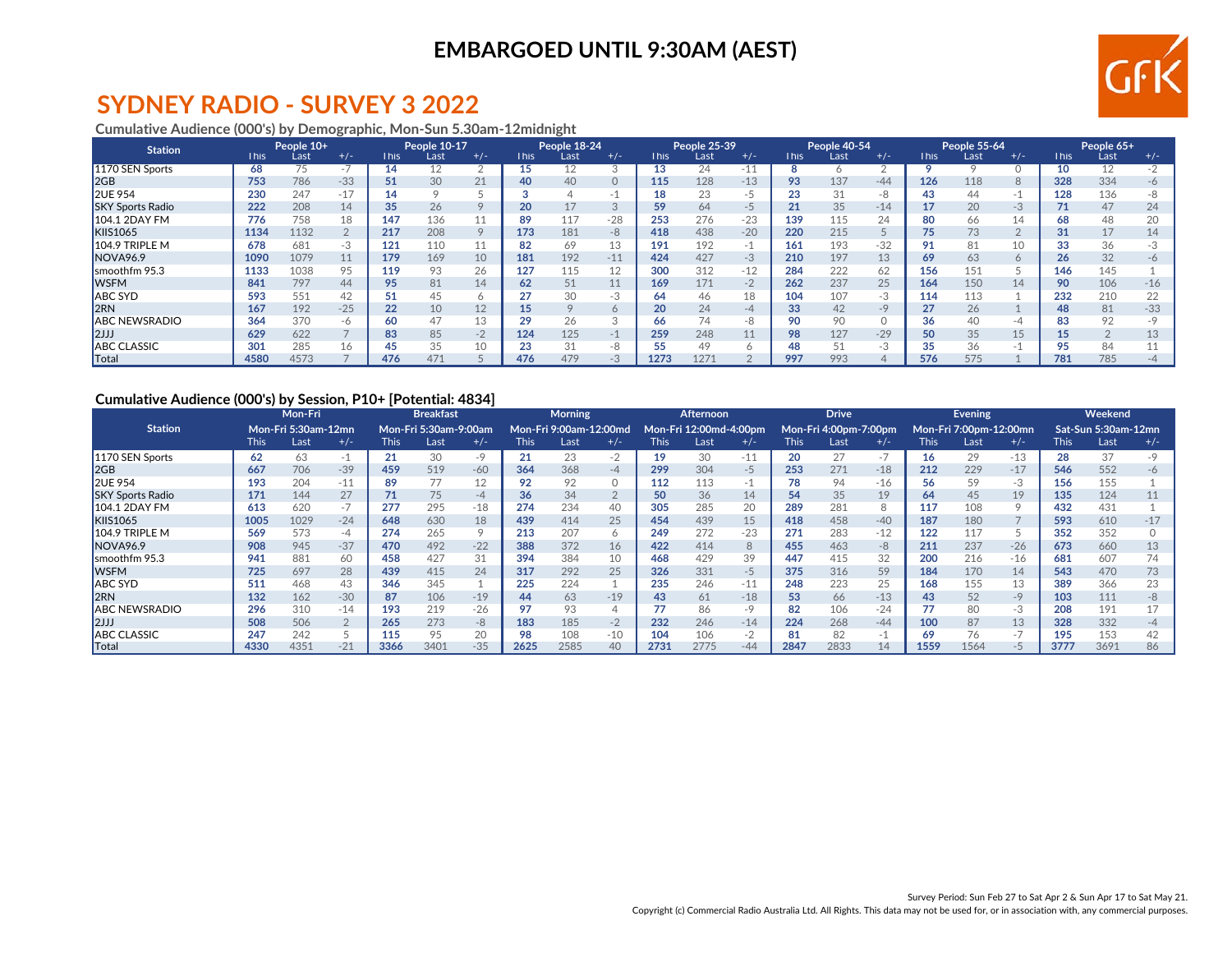

# **SYDNEY RADIO - SURVEY 3 2022**

#### **Average Audience (000's) by Demographic, Mon-Sun 5.30am-12midnight (Ave Qtr Hr Audience)**

| <b>Station</b>          |             | People 10+ |          |             | People 10-17 |       |             | People 18-24 |         |             | People 25-39 |                          |             | People 40-54 |       |             | People 55-64 |       |      | People 65+ |       |
|-------------------------|-------------|------------|----------|-------------|--------------|-------|-------------|--------------|---------|-------------|--------------|--------------------------|-------------|--------------|-------|-------------|--------------|-------|------|------------|-------|
|                         | <b>This</b> | Last       | $+/-$    | <b>This</b> | Last         | $+/-$ | <b>This</b> | Last         | $+/-$   | <b>This</b> | Last         | $+/-$                    | <b>This</b> | Last         | $+/-$ | <b>This</b> | Last         | $+/-$ | This | Last       | $+/-$ |
| 1170 SEN Sports         |             | 3          | -1       |             |              |       |             |              |         |             |              |                          |             |              |       |             |              |       |      |            |       |
| 2GB                     | 62          | 66         | $-4$     |             |              |       |             |              |         | $\circ$     |              | $-$                      | 6           | 8            | $-2$  | 13          | 13           | 0     | 36   | 37         |       |
| <b>2UE 954</b>          | 14          | 14         |          |             |              |       |             |              |         |             |              |                          |             |              |       |             |              |       | 10   | 10         |       |
| <b>SKY Sports Radio</b> | $\circ$     |            | $\sim$   |             |              |       |             |              | $*$     |             |              |                          |             |              |       |             |              |       |      |            |       |
| 104.1 2DAY FM           | 25          | 24         |          |             |              |       |             |              | -1      | 8           | 10           | $-2$                     |             |              |       |             |              |       |      |            |       |
| KIIS1065                | 44          | 44         | $\Omega$ |             |              |       |             |              | $-1$    | 15          | 14           |                          | 10          |              | $-1$  |             |              |       |      |            |       |
| 104.9 TRIPLE M          | 25          | 24         |          |             |              |       |             |              | -1      |             |              |                          | $\sim$      |              |       |             |              |       |      |            |       |
| NOVA96.9                | 34          | 35         | $-1$     |             |              |       |             |              | $-1$    | 13          | 12           |                          | 8           |              | $-1$  |             |              |       |      |            |       |
| smoothfm 95.3           | 42          | 37         |          |             |              |       |             |              | $\circ$ | 10          |              |                          |             |              |       |             |              |       |      |            |       |
| <b>WSFM</b>             | 41          | 38         |          |             |              |       |             |              | $\circ$ |             |              | $\overline{\phantom{a}}$ | 13          |              |       | 11          |              |       |      |            |       |
| ABC SYD                 | 38          | 36         |          |             |              |       |             |              |         |             |              |                          |             |              |       |             |              |       | 23   | 23         |       |
| 2RN                     | 8           | 9          | $-1$     |             |              |       |             |              |         |             |              |                          |             |              | $-$   |             |              |       |      |            |       |
| <b>ABC NEWSRADIO</b>    | 8           |            | $-1$     |             |              |       |             |              |         |             |              |                          |             |              |       |             |              |       |      |            |       |
| 2JJJ                    | 19          | 24         | $-5$     |             |              |       |             |              | $-3$    | 8           | 10           | $-2$                     | 4           |              | $-2$  |             |              |       |      |            |       |
| <b>ABC CLASSIC</b>      |             | 10         |          |             |              |       |             |              |         |             |              |                          |             |              |       |             |              |       |      |            |       |
| ∥Total                  | 477         | 460        |          | 40          | 36           |       | 29          | 33           | $-4$    | 89          | 96           |                          | 101         | 96           |       | 79          |              |       | 140  | 129        |       |

#### **Average Audience (000's) by Session, P10+ [Potential: 4834]**

|                         |             | Mon-Fri<br>Mon-Fri 5:30am-12mn |       |             | <b>Breakfast</b>      |       |             | <b>Morning</b>         |                |             | <b>Afternoon</b>       |              |             | <b>Drive</b>          |       |             | <b>Evening</b>         |         |             | Weekend             |       |
|-------------------------|-------------|--------------------------------|-------|-------------|-----------------------|-------|-------------|------------------------|----------------|-------------|------------------------|--------------|-------------|-----------------------|-------|-------------|------------------------|---------|-------------|---------------------|-------|
| <b>Station</b>          |             |                                |       |             | Mon-Fri 5:30am-9:00am |       |             | Mon-Fri 9:00am-12:00md |                |             | Mon-Fri 12:00md-4:00pm |              |             | Mon-Fri 4:00pm-7:00pm |       |             | Mon-Fri 7:00pm-12:00mn |         |             | Sat-Sun 5:30am-12mn |       |
|                         | <b>This</b> | Last                           | $+/-$ | <b>This</b> | Last                  | $+/-$ | <b>This</b> | Last                   | $+/-$          | <b>This</b> | Last                   | $+/-$        | <b>This</b> | Last                  | $+/-$ | <b>This</b> | Last                   | $+/-$   | <b>This</b> | Last                | $+/-$ |
| 1170 SEN Sports         | 2           | 3                              | $-1$  |             |                       | $-2$  | 3           |                        | $\circ$        | 3           |                        | $-2$         |             |                       | - 1   |             |                        | -1      |             |                     |       |
| 2GB                     | 65          | 69                             | $-4$  | 121         | 148                   | $-27$ | 116         | 103                    | 13             | 50          | 49                     |              | 34          | 39                    | -5    | 26          | 28                     | $-2$    | 55          | 57                  | $-2$  |
| <b>2UE 954</b>          | 14          | 14                             |       | 17          | 13                    |       | 21          | 22                     | -1             | 24          | 22                     |              | 10          | 12                    | $-2$  |             |                        | -1      |             | 13                  |       |
| <b>SKY Sports Radio</b> | 8           |                                |       | 11          | 12                    |       |             |                        |                | 11          |                        | $\circ$      | 12          | 8                     |       |             |                        |         | 10          | 8                   |       |
| 104.1 2DAY FM           | 28          | 26                             |       | 33          | 33                    |       | 43          | 41                     |                | 41          | 35                     | <sup>n</sup> | 28          | 25                    |       |             |                        |         | 19          | 19                  |       |
| <b>KIIS1065</b>         | 50          | 49                             |       | 96          | 88                    | 8     | 63          | 62                     |                | 56          | 61                     | -5           | 46          | 47                    | $-1$  |             | 8                      | $-1$    | 29          | 31                  |       |
| 104.9 TRIPLE M          | 28          | 27                             |       | 42          | 36                    | O.    | 36          | 34                     | $\overline{2}$ | 37          | 37                     |              | 28          | 31                    | -3    |             |                        | $\circ$ | 18          | 18                  |       |
| NOVA96.9                | 35          | 37                             | $-2$  | 46          | 52                    | $-6$  | 45          | 47                     | $-2$           | 39          | 39                     | $\Omega$     | 44          | 42                    |       | 13          | 15                     | $-2$    | 31          | 31                  |       |
| smoothfm 95.3           | 43          | 38                             |       | 53          | 46                    |       | 63          | 52                     | 11             | 60          | 54                     | <sup>n</sup> | 45          | 41                    |       | 10          |                        |         | 39          | 33                  |       |
| <b>IWSFM</b>            | 44          | 43                             |       | 68          | 72                    | -4    | 61          | 55                     | 6              | 48          | 48                     |              | 48          | 44                    |       | 13          |                        |         | 32          | 26                  |       |
| ABC SYD                 | 41          | 40                             |       | 82          | 83                    |       | 50          | 46                     | 4              | 30          | 30                     |              | 41          | 38                    |       | 15          |                        |         | 31          | 28                  |       |
| 2RN                     | 8           | 10                             | $-2$  | 24          | 26                    | $-2$  | 6           |                        | $\circ$        |             |                        |              |             | 8                     | $-1$  |             |                        | -1      |             | 8                   |       |
| <b>ABC NEWSRADIO</b>    |             | $\Omega$                       |       | 19          | 22                    | -3    |             |                        | $\circ$        |             |                        |              |             |                       | -3    |             |                        |         |             | $\circ$             |       |
| 2JJJ                    | 20          | 27                             | $-7$  | 29          | 34                    | -5    | 29          | 39                     | $-10$          | 24          | 38                     | $-14$        | 22          | 30                    | -8    |             |                        | $-1$    | 15          | 17                  |       |
| <b>ABC CLASSIC</b>      |             | 10                             |       | 18          | 13                    |       | 14          | 16                     | $-2$           | 12          | 11                     |              |             |                       |       |             |                        |         |             | $\circ$             |       |
| $\sf{Total}$            | 506         | 493                            | 13    | 767         | 781                   | $-14$ | 703         | 652                    | 51             | 578         | 559                    | 19           | 489         | 480                   |       | 158         | 152                    | 6       | 405         | 377                 | 28    |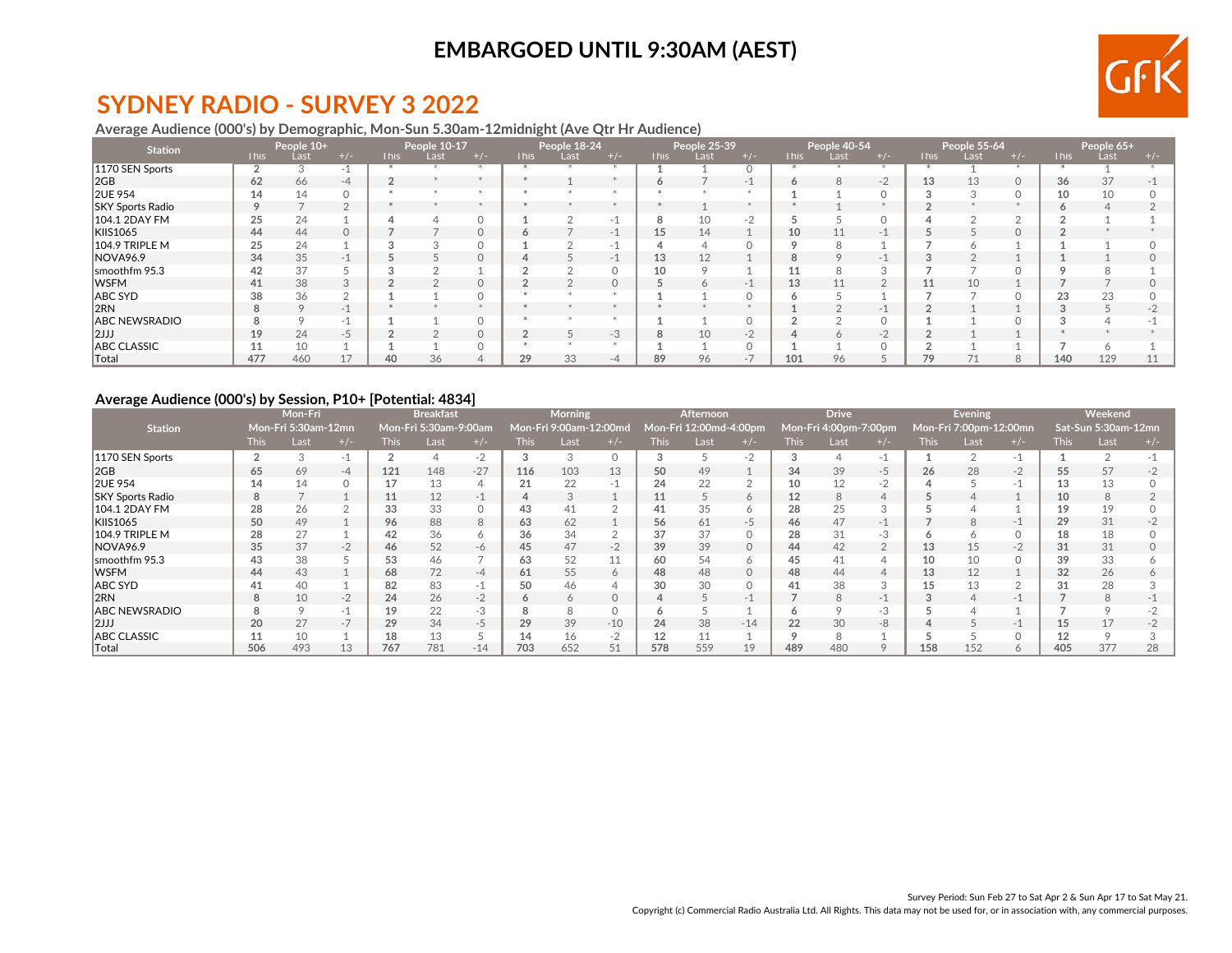

### **SYDNEY RADIO - DAB+ STATIONS ONLY - SURVEY 3 2022**

**Cumulative Audience (000's) by Demographic, Mon-Sun 5.30am-12midnight**

| <b>Station</b>              |             | People 10+     |                |                | People 10-17   |                |                | People 18-24   |                |                | People 25-39   |                |                | People 40-54   |                |                | People 55-64   |                |                | People 65+     |                 |
|-----------------------------|-------------|----------------|----------------|----------------|----------------|----------------|----------------|----------------|----------------|----------------|----------------|----------------|----------------|----------------|----------------|----------------|----------------|----------------|----------------|----------------|-----------------|
|                             | <b>This</b> | Last           | $+/-$          | <b>This</b>    | Last           | $+/-$          | <b>This</b>    | Last           | $+/-$          | <b>This</b>    | Last           | $+/-$          | <b>This</b>    | Last           | $+/-$          | <b>This</b>    | Last           | $+/-$          | <b>This</b>    | Last           | $+/-$           |
| 2CH DAB+                    | 66          | 52             | 14             | $\overline{7}$ | $\overline{2}$ | 5              | 8              | $\overline{ }$ | 1              | 8              | 2              | 6              | $\overline{2}$ | 5              | $-3$           |                | 2              | $-1$           | 39             | 34             | 5               |
| Australia Today DAB+        | 34          | 19             | 15             | 14             | $\overline{2}$ | 12             | 3              | 3              | $\Omega$       | 5              | $\overline{4}$ |                | 9              |                | $\overline{2}$ |                |                | $\star$        |                | 3              | $-2$            |
| <b>BUDDHA HITS</b>          | 47          | 34             | 13             | 21             | 12             | $\circ$        | $\mathfrak{p}$ | 6              | $-4$           | 5              | 6              | $-1$           | 11             |                | $\overline{z}$ |                |                | $\sim$         |                |                |                 |
| <b>CADA</b>                 | 105         | 103            | $\overline{2}$ | 11             | 10             |                | 45             | 32             | 13             | 38             | 53             | $-15$          | $\overline{7}$ | 9              | $-2$           |                |                | $*$            |                |                |                 |
| Chemist Warehouse Remix     | 30          | 18             | 12             | 9              | $\overline{4}$ |                | 3              |                | $-1$           | 10             | 8              | $\overline{2}$ | 8              | $\overline{2}$ | 6              |                |                | $\star$        |                |                |                 |
| Coles Radio                 | 69          | 66             | 3              | 11             | 15             | $-4$           | 13             | 10             | 3              | 17             | 17             | $\Omega$       | 16             | 12             | $\overline{4}$ |                |                | $-4$           | 11             | 6              |                 |
| <b>DANCE HITS</b>           | 57          | 46             | 11             | 13             | 8              |                | 10             |                | 3              | 24             | 22             | $\overline{2}$ | 10             | $\mathsf{R}$   | $\overline{2}$ |                |                | $\star$        |                |                |                 |
| <b>EASY 80s HITS</b>        | 50          | 50             | $\Omega$       | $\overline{7}$ | 8              | $-1$           | 10             |                | $\star$        | $\overline{ }$ | 21             | $-14$          | 21             | 17             | $\overline{4}$ |                |                | $\overline{2}$ |                | 3              |                 |
| KIIS 90s                    | 93          | 109            | $-16$          | 26             | 38             | $-12$          | 27             | 25             | 2              | 26             | 29             | $-3$           | $\overline{7}$ | $\overline{7}$ | $\circ$        |                |                | 3              | $\Omega$       | $\overline{7}$ |                 |
| MMM 80s                     | 43          | 29             | 14             | 10             | 5              | 5              | 3              |                | ×.             | 12             | 17             | $-5$           | 16             |                | 11             |                |                | $\circ$        |                |                |                 |
| <b>MMM 90s</b>              | 47          | 38             | 9              | 15             |                | 8              | 3              |                | $\star$        | 11             | 12             | $-1$           | 15             | 17             | $-2$           |                |                | $*$            | $\overline{2}$ | $\overline{2}$ | <sup>n</sup>    |
| MMM CLASSIC ROCK            | 48          | 38             | 10             | 10             | 9              |                | 10             |                | $*$            | 7              | 11             | $-4$           | 6              | $\overline{5}$ | $\overline{1}$ | 8              | $\circ$        | $-1$           |                | 6              |                 |
| <b>MMM COUNTRY</b>          | 49          | 41             | $\mathsf{R}$   | 13             | 10             | 3              | 6              |                |                | 11             | 21             | $-10$          | 17             | 10             | $\overline{7}$ | h              |                |                |                |                |                 |
| MMM HARD N HEAVY            | 28          | 17             | 11             | 9              | $\Delta$       |                |                |                |                | 8              | $\overline{4}$ | $\overline{4}$ | 11             | 9              | $\overline{2}$ |                |                |                |                |                |                 |
| <b>MTV Sounds</b>           | 31          | 22             | $\circ$        | $\circ$        | Δ              |                | 11             | 10             |                | 9              | 8              |                | $\overline{2}$ |                | $\star$        |                |                |                |                |                |                 |
| NOVA <sub>10s</sub>         | 33          | 11             | 22             | 12             | 6              | 6              | 5              | $\overline{2}$ | 3              | 11             |                |                |                | $\mathcal{P}$  | $-1$           | 4              |                | *              |                |                |                 |
| OLDSKOOL 90s HITS           | 54          | 59             | $-5$           | 8              | 14             | -6             | 9              | 18             | -9             | 25             | 18             | $\overline{7}$ | 9              |                | $\overline{2}$ |                |                |                | $\overline{2}$ |                |                 |
| <b>RnB Fridays Radio</b>    | 85          | 64             | 21             | 5              |                |                | 15             | 10             | 5              | 49             | 37             | 12             | 13             | 14             | $-1$           | $\overline{2}$ | $\overline{2}$ | $\circ$        |                | $\mathcal{P}$  |                 |
| <b>SEN Track Digital</b>    | 20          | 16             | $\overline{4}$ | 6              |                |                |                |                | $\star$        | 9              | 10             | $-1$           | $\ast$         |                | $\star$        |                |                | $\omega$       |                | $\overline{6}$ |                 |
| <b>SEN VIC</b>              | 15          | $\overline{7}$ | $\mathcal{B}$  | 3              |                |                | 3              |                | $\star$        | 6              | 3              | 3              | $\overline{4}$ | $\Delta$       | $\circ$        |                |                | $\star$        |                |                |                 |
| smooth relax                | 110         | 91             | 19             | 19             | 15             | 4              | 14             | 18             | -4             | 22             | 22             | $\circ$        | 23             | 13             | 10             | 14             | 13             | 1              | 19             | 10             |                 |
| <b>SOUNDCLOUD RADIO</b>     | 33          | 24             | 9              | 3              | $\overline{4}$ | $-1$           | 13             | 12             | $\mathbf{1}$   | 8              | $\overline{2}$ | 6              | $\overline{7}$ | $\overline{4}$ | 3              |                | $\overline{2}$ | $\circ$        |                | $\star$        |                 |
| <b>TikTok Trending</b>      | 48          | 28             | 20             | 11             | $\Delta$       | $\overline{ }$ | 16             | 8              | 8              | 14             | 14             | $\circ$        | 5              | $\overline{2}$ | 3              |                |                | $\star$        |                |                |                 |
| WSFM 80s                    | 86          | 75             | 11             | 16             | 10             | 6              | 6              | 3              | 3              | 19             | 22             | $-3$           | 35             | 32             | 3              |                | 3              | $\overline{2}$ | 5              | 5              | $\cap$          |
| triple j Unearthed          | 55          | 51             | $\overline{4}$ | 15             | 12             | 3              | 15             | 11             | $\overline{4}$ | 15             | 17             | $-2$           | 10             | 8              | $\overline{2}$ |                |                | $\circ$        |                | 2              |                 |
| <b>ABC Country</b>          | 71          | 50             | 21             | 10             | $\overline{7}$ | 3              | 12             |                | 8              | 27             | 28             | $-1$           |                | 3              | $-2$           | $\Omega$       |                | $*$            | 18             | 8              | 10 <sup>°</sup> |
| <b>ABC Jazz</b>             | 85          | 86             | $-1$           | 12             | 8              |                | 15             | $\circ$        | 6              | 16             | 30             | $-14$          | 8              |                | $\overline{2}$ | 13             | 18             | -5             | 21             | 16             |                 |
| <b>ABC KIDS LISTEN</b>      | 41          | 32             | 9              | 19             | 10             | $\circ$        |                | 3              | $-1$           | 11             | 15             | $-4$           | 6              |                | $\overline{2}$ |                |                | $\star$        |                |                |                 |
| <b>ABC</b> Sport            | 99          | 66             | 33             | 18             | 18             | $\Omega$       | 14             | 14             | $\circ$        | 31             | 20             | 11             | 17             | $\overline{6}$ | 11             |                | 3              | $\mathbf{1}$   | 16             | 6              | 10              |
| Double J                    | 69          | 70             | $-1$           | 14             | 18             | $-4$           |                |                | $\circ$        | 18             | 9              | 9              | 17             | 25             | $-8$           |                | 8              | $-1$           | 6              | 3              |                 |
| Total Digital/Internet Only | 997         | 885            | 112            | 141            | 132            | $\circ$        | 154            | 119            | 35             | 278            | 281            | -3             | 209            | 188            | 21             | 79             | 69             | 10             | 136            | 96             | 40              |

Please note: The Edge Digital rebranded as CADA effective March 31 2022 and RnB Fridays renamed to RnB Fridays Radio effective April 17 2022.